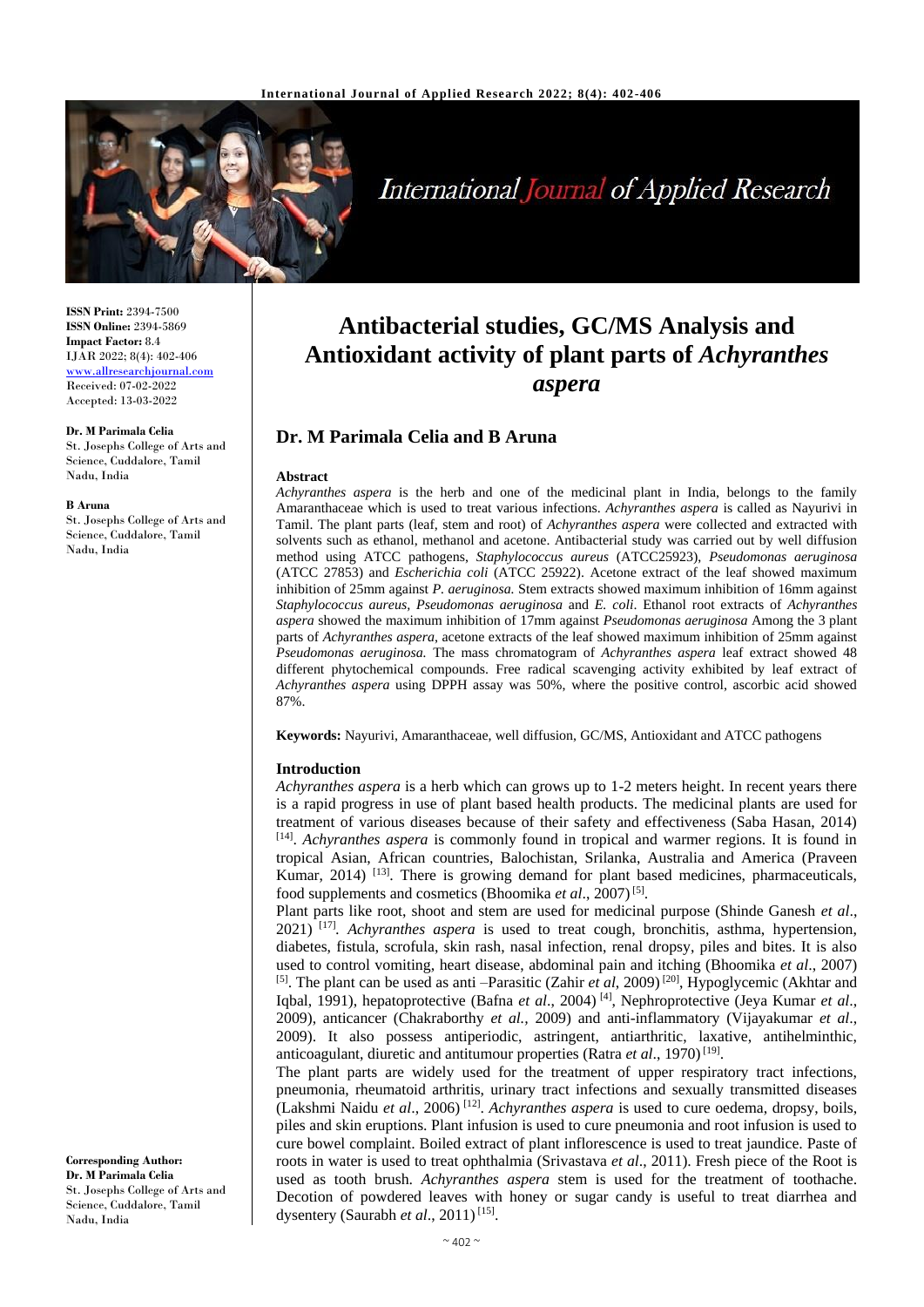Oxidation is the normal physiological and metabolic process in the cell. Nearly 5%oxygen gets reduced to the oxygen based free radicals including hydrogen peroxide, superoxide, hydroxyl and nitric oxide radicals. They are said to be Reactive Oxygen Species (ROS). Free radicals formed during metabolism react with nucleic acid, enzymes, proteins and lead to damage (Halliwell, 1996) [8]. Damage induced by ROS include DNA mutation, protein oxidation and lipid peroxidation leads to the development of cancer, diabetes, atherosclerosis inflammation and premature ageing (Finkel *et al*., 2000) [7] Herbs contain secondary metabolites like polyphenols, flavonoids, triterpenoids which have significant antioxidant and antibacterial properties.

Phytochemicals are responsible for medicinal activity of plants and these biochemicals are naturally occurring in plants that have defence mechanism and protect from various diseases (Hasler and Blumberg, 1999)<sup>[9]</sup>. Wide number of phytochemical constituents have been isolated from *Achyranthes aspera* which possess activities like antiperiods, diuretic, laxative, antiasthmatic, hepatoprotective, antiallergic and other medicinal properties (Saurabh Srivastav *et al*.,) [15] .

## **Methodology**

#### **Collection and processing of plant parts of** *Achyranthes aspera*

*Achyranthes aspera* (Leaf, Stem and Root) were collected from Cuddalore and thoroughly washed with water to free from dust particles and shade dried for 10-15 days at room temperature. Then the dried parts of plants were crushed and stored in a sterile container for further use.

#### **Preparation of plant extracts**

For solvent extraction 15g of ground plant parts were added in 150ml of different solvents such as methanol, ethanol and acetone separately. The extraction was carried out using Soxhlet Apparatus at  $35-40$  °C. The individual extracts were concentrated in Rotary evaporator. The extracts were stored and used for further studies. The stock solution of plant parts extract were prepared in 100mg/ml concentration and was loaded in the well for antimicrobial studies against ATCC pathogens.

#### **ATCC cultures used for Antibacterial studies**

ATCC cultures such as *Staphylococcus aureus* (ATCC 25923)*, Pseudomonas aeruginosa* (ATCC 27853) and *E. coli* (ATCC 25922) were used for antibacterial studies.

#### **Antibacterial activity of plant parts extract of**  *Achyranthes aspera*

Antimicrobial activity of plant extracts were determined using well diffusion method. Ethanol, Methanol and Acetone extracts of leaf, stem and root of *Achyranthes aspera* were prepared and were tested against 3 ATCC pathogens. These cultures were inoculated in tryptic soy broth and were adjusted to 0.5 Mac Farland standard and inoculated in Muller Hinton agar plates and were allowed to solidify. The bacterial culture were swabbed over agar surface aseptically. Then plant part extract in different concentration (25mg/ml, 50mg/ml, 75mg/ml and 100mg/ml) were loaded in the well. Then the plates were incubated at 37<sup>o</sup>C for 24 hours and observed for zone of inhibition in mm. Control plates containing solvents and a standard broad spectrum antibiotic Ciprofloxacin were are also kept and observed for zone of inhibition.

#### **GC-MS analysis**

Rxi-5SiL MS column (fused silica) cross bond with 1, 4-bis (dimethyl silica) phenylene dimethyl polysiloxane was used. Sample elution using 50:1 helium was used. Column temperature 40  $^{\circ}$ C for 2 minutes to 300  $^{\circ}$ C. Time taken for chromatography per sample is 40 minutes.

#### **Analysis of the phytocomponents in** *Achyranthes aspera* **leaf using GC- MS technique**

GC-MS analysis was carried out in Run VIKA Research Remedies, Chennai. One micro litre of the filtrate was injected into the GC-column. Then the sample get evaporated and carried away by the carrier gas, helium and it got segregated into individual fraction. The sample fraction coming out of the column was let into the mass detector and the mass spectrum of each compound was recorded. The mass spectrum of the unknown compound was compared with the spectrum was accomplished using data base dictionaries.

## **Identification of component**

The database in the WILEY online library has been used for the interpretation on GC-MS. The spectrum of the unknown component was compared with the spectrum of the known component stored in the WILEY online library. Then the molecular formula and molecular weight of component were identified accordingly.

## **Antioxidant activity**

DPPH radical scavenging activity of extract was determined according to the method reported by Blois (1958). An aliquot of 0.5 ml of sample solution in methanol was mixed with 2.5 ml of 0.5 mM methanolic solution of DPPH. The mixture was shaken vigorously and incubated for 30 min in the dark at room temperature. The absorbance was measured at 517 nm using UV spectrophotometer. Ascorbic acid was used as a positive control. DPPH free radical scavenging ability (%) was calculated by using the formula. % of inhibition = absorbance of control – absorbance of sample / absorbance of control ×100.

#### **Results and Discussion**

#### **Antibacterial activity of** *Achyranthes aspera* **leaf, stem and root extracts against** *Pseudomonas aeruginosa*

Ethanol leaf extract of *Achyranthes aspera* showed the maximum inhibition of 15mm against *Pseudomonas aeruginosa.* Methanol leaf extract showed maximum inhibition of 19mm and acetone extract showed maximum inhibition of 25mm in 100mg/ml concentration of extract. Among the three solvents used, acetone extracts of the leaf showed maximum inhibition of 25mm against *Pseudomonas aeruginosa.*

Ethanol and methanol stem extract of *Achyranthes aspera* showed the maximum inhibition of 16mm against *Pseudomonas aeruginosa.* and acetone extract showed 15mm in 100mg/ml concentration. Among the three solvents used, ethanol and methanol extracts of the stem showed maximum inhibition of 16mm against *Pseudomonas aeruginosa*.

Ethanol root extracts of *Achyranthes aspera* showed the maximum inhibition of 17mm against *Pseudomonas aeruginosa*. Methanol and acetone root extract showed maximum inhibition of 15mm in 100mg/ml concentration. Among the three solvents used, ethanol extract of the root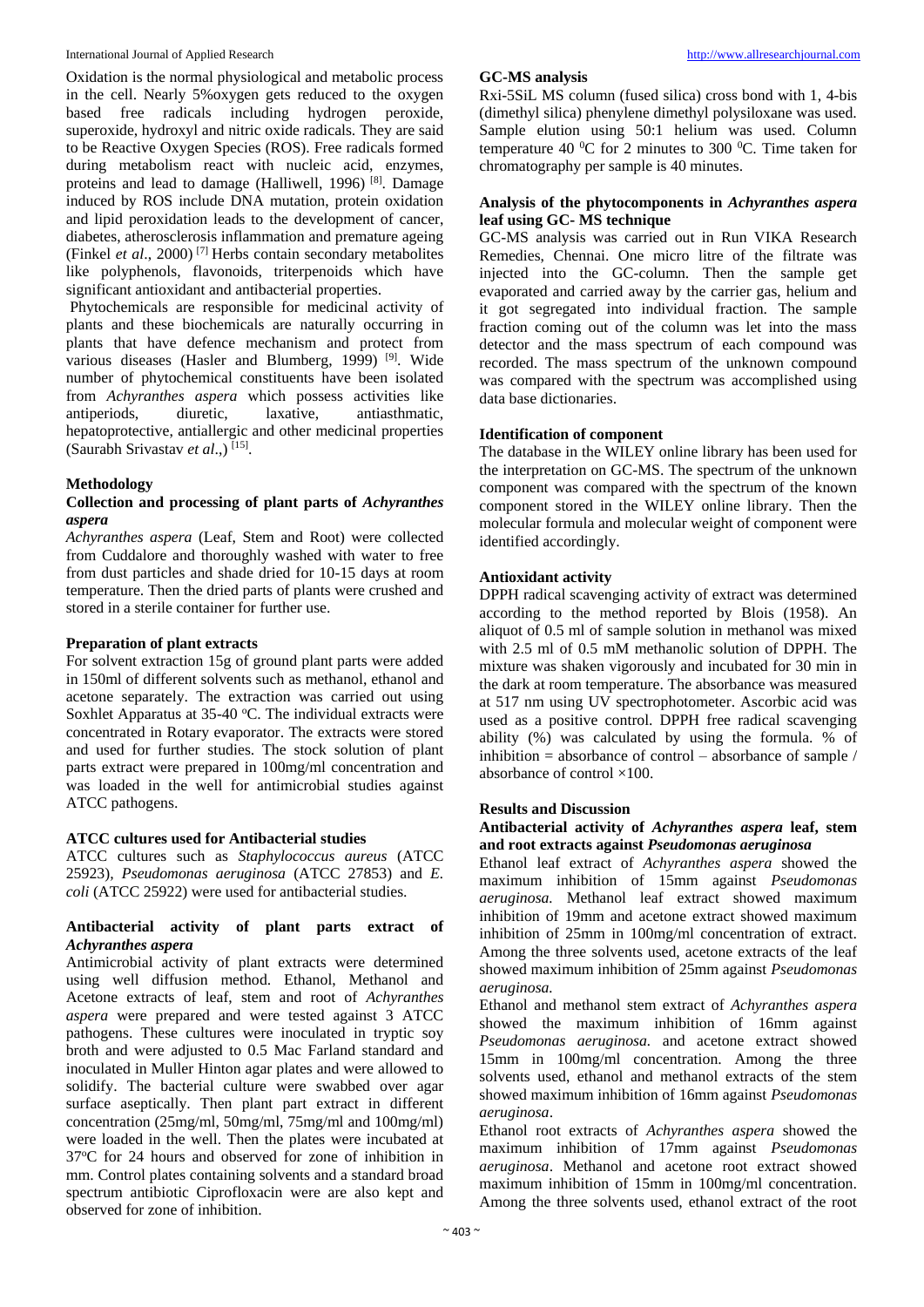International Journal of Applied Research [http://www.allresearchjournal.com](http://www.allresearchjournal.com/)

showed maximum inhibition of 17mm against *Pseudomonas aeruginosa*.

#### **Antibacterial activity of** *Achyranthes aspera* **leaf stem and root extracts against** *Staphylococcus aureus*

Methanol leaf extract showed maximum inhibition of 19mm against *Staphylococcus aureus.* Ethanol leaf extract showed the maximum inhibition of 18mm against *Staphylococcus aureus* and acetone extract showed 16mm in 100mg/ml concentration. Among the three solvents used, methanol extract of the leaf showed maximum inhibition of 19mm against *Staphylococcus aureus*.

Methanol stem extract showed maximum inhibition of 16mm against *Staphylococcus aureus.* Ethanol stem extracts of *Achyranthes aspera* showed the maximum inhibition of 15mm and acetone extract showed 15mm in 100 mg/ml concentration. Among the three solvents used, methanol extract of the stem showed maximum inhibition of 16mm against *Staphylococcus aureus*.

Methanol root extract showed maximum inhibition of 15mm against *Staphylococcus aureus.* Ethanol root extracts of *Achyranthes aspera* showed the maximum inhibition of 14mm and acetone extract showed 13mm in 100mg/ml concentration. Among the three solvents used methanol extract of the root showed maximum inhibition of 15mm against *Staphylococcus aureus*.

#### **Antibacterial activity of** *Achyranthes aspera* **leaf stem and root extracts against** *E. coli*

Ethanol and acetone leaf extracts of *Achyranthes aspera* showed the maximum inhibition of 16mm against *E. coli*. Methanol extract showed maximum inhibition of 15mm in 100mg/ml concentration. Among the three solvents used, ethanol and acetone extract of the leaf showed maximum inhibition of 16mm against *E. coli*.

Methanol stem extracts of *Achyranthes aspera* showed the maximum inhibition of 16 mm against *E. coli.* Ethanol stem extract showed maximum inhibition of 13mm and acetone extract showed 15mm in 100mg/ml concentration. Among the three solvents used, methanol extracts of the stem showed maximum inhibition of 16mm against *E. coli*.

Methanol and acetone root extracts of *Achyranthes aspera* showed the maximum inhibition of 14mm against *E. coli*. Ethanol root extract showed maximum inhibition of 13mm in 100mg/ ml concentration. Among the three solvents used, methanol and acetone extracts of the root showed maximum inhibition of 14mm against *E. coli*.

Among the 3 plant parts of *Achyranthes aspera*, acetone extracts of the leaf showed maximum inhibition of 25mm against *Pseudomonas aeruginosa.*

The broad spectrum antibiotic Ciprofloxacin showed a zone of inhibition of 37mm against *S. aureus*, 35mm against *P. aeruginosa* and 42 mm against *E. coli*. The solvents did not showed any inhibitory activity.

#### **GC-MS analysis for** *Achyranthes aspera* **leaf sample**

The mass chromatogram of the *Achyranthes aspera* leaf extract showed 48 different phytochemical compounds. Major compounds were dimethooxymethyl silane, Cyclotetrasiloxane Octamethyl, Phytyl acetate, 1, 2- Bezenedicarboxylic acid, bis (2-methylpropyl) ester, Phthalic acid isobutyl 2- pentyl ester, Dibutyl phthalate, phthalic acid butyl 3- methyl butyl ester and Bis (2ethyhexyl) phthalate. In the chromatogram the height of each peak is in proportion to the amount of particular compound present in the sample.

## **Antioxidant activity of** *Achyranthes aspera* **leaf extract**

The leaf extract of *Achyranthes aspera* showed the 50% scavenging activity found out using DPPH assay, where the positive control ascorbic acid showed 87%.



**Fig 1:** *Achyranthes aspera* plant parts



**Fig 2:** Antibacterial activity of *Achyranthes aspera* Methanol Root extracts against *Staphylococcus aureus*



**Fig 3:** Mass Chromatogram of *Achyranthes aspera*



**Fig 4:** Mass Chromatogram of *Achyranthes aspera*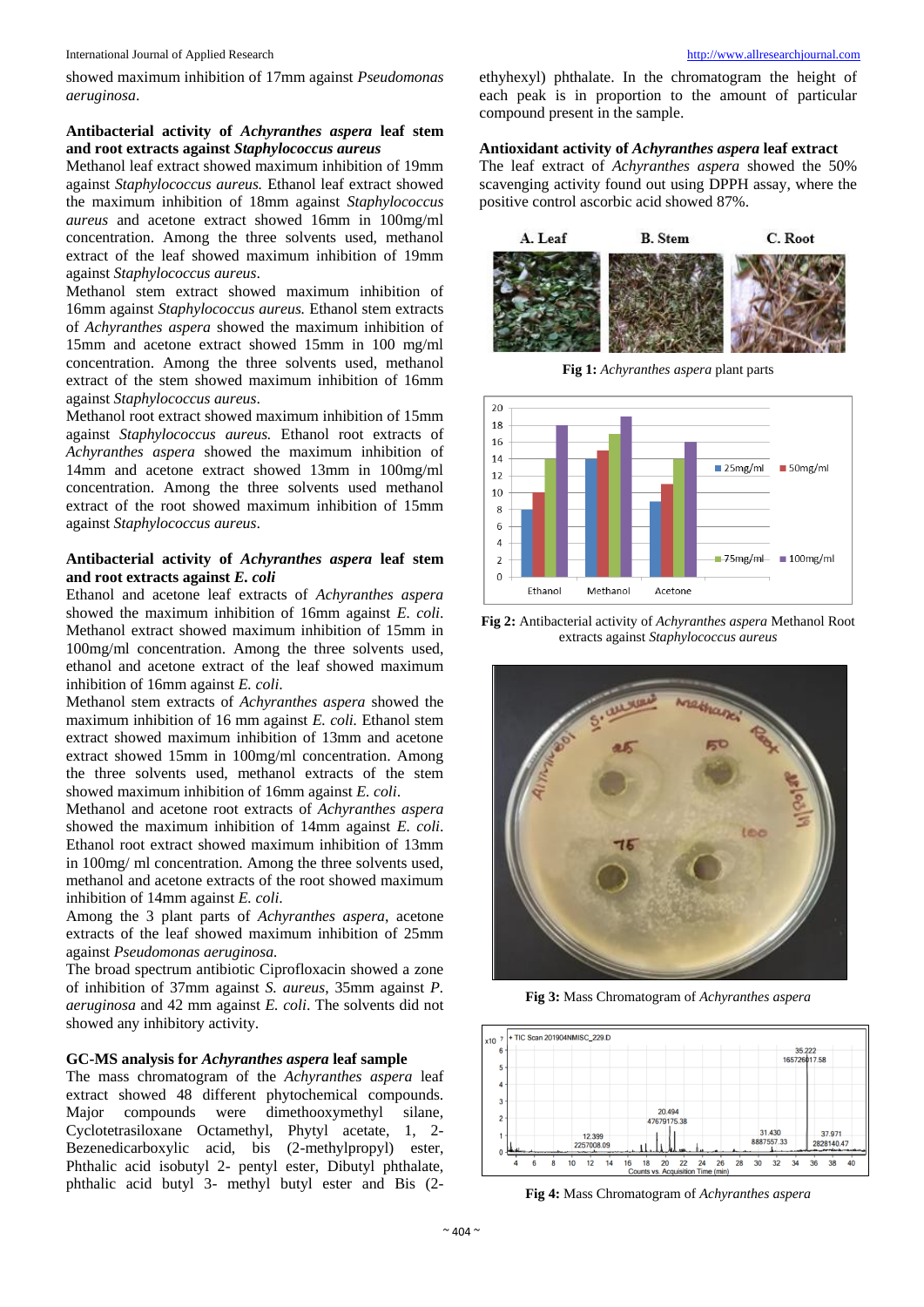| Tested concentrations µg/ml                                     | OD at 517nm (triplicate values) |       |       |  |
|-----------------------------------------------------------------|---------------------------------|-------|-------|--|
| 25                                                              | 0.794                           | 0.782 | 0.788 |  |
| 50                                                              | 0.726                           | 0.73  | 0.728 |  |
| 100                                                             | 0.686                           | 0.694 | 0.690 |  |
| 250                                                             | 0.552                           | 0.565 | 0.559 |  |
| 500                                                             | 0.436                           | 0.429 | 0.433 |  |
| Control                                                         | 0.861                           | 0.852 | 0.857 |  |
|                                                                 |                                 |       |       |  |
| Tested concentrations µg/ml % of scavenging (triplicate values) |                                 |       |       |  |
| 25                                                              | 7.35                            | 8.75  | 8.05  |  |
| 50                                                              | 15.29                           | 14.82 | 15.05 |  |
| 100                                                             | 19.95                           | 19.02 | 19.49 |  |
| 250                                                             | 35.59                           | 34.07 | 34.83 |  |
| 500                                                             | 49.12                           | 49.94 | 49.53 |  |

**Table 1:** Antioxidant activity of leaf extract of *Achyranthes aspera*

**Table 2:** Ascorbic acid (Positive control)

| Tested concentrations µg/ml      | OD at 517nm (triplicate values)     |       |       |  |
|----------------------------------|-------------------------------------|-------|-------|--|
| 5                                | 0.741                               | 0.731 | 0.734 |  |
| 10                               | 0.663                               | 0.681 | 0.677 |  |
| 20                               | 0.501                               | 0.529 | 0.517 |  |
| 40                               | 0.142                               | 0.153 | 0.147 |  |
| 50                               | 0.098                               | 0.114 | 0.108 |  |
| Control                          | 0.805                               | 0.784 | 0.794 |  |
|                                  |                                     |       |       |  |
| Tested concentrations $\mu$ g/ml | % of scavenging (triplicate values) |       |       |  |
| 5                                | 25.88                               | 29.11 | 27.50 |  |
| 10                               | 38.40                               | 43.74 | 41.07 |  |
| 20                               | 49.65                               | 48.66 | 49.16 |  |
| 40                               | 66.95                               | 67.65 | 67.30 |  |
| 50                               | 85.94                               | 86.78 | 86.36 |  |

Lakshmi Naidu et al., (2006)<sup>[12]</sup> carried out antimicrobial studies of *Achyranthes aspera* whole plant, root, leaf, stem and inflorescences against *Staphylococcus aureus, Bacillus subtilis, Escherichia coli* and *Salmonella typhi.* The solvents used for extraction were methanol, chloroform, N-hexane and acetonitrile. The methanol extract of *Achyranthes aspera* showed maximum inhibitory activity of 9mm.

Antimicrobial activity of root of *Achyranthes aspera* was studied against 7 bacterial and 3 fungal strains by agar well diffusion method. Antimicrobial activity was recorded for hexane, chloroform, methanol, ethanol and aqueous extracts. Ethanol and methanol extracts exhibited high degree of antimicrobial activity compared to others (Aniel Kumar *et al*., 2014) [3]. In the present study, Ethanol, Methanol and Acetone extracts of leaf, stem and root of *Achyranthes aspera* were tested against 3 ATCC pathogens. Among the 3 plant parts of *Achyranthes aspera*, acetone extracts of the leaf showed maximum inhibition of 25mm against *Pseudomonas auruginosa.*

GC-MS is the one of the best technique to identify the constituents of volatile matter long chain, branched chain hydrocarbons, alcohols, acids and esters. The GC-MS analysis of *C italic*a leaves revealed the presence of 17 compounds that could contribute the medicinal quality of the plant. The identification of phytochemical compounds was confirmed based on peak area, retention time and molecular formula. (Sermakkani and Thangapandian, 2012) [16] .

Kumari Pushpa Rani and Doss (2017) [11] carried out phytochemical screening and GC-MS analysis of *Achyranthes aspera* leaves using Perkin Elmer Gas Chromatography Mass Spectrometry. The mass spectra of the compounds found in the extracts matched (NIST) library. The GC-MS analysis revealed the presence of Linoleic acid(12%), Palmitic acid (8.67%),2-Furaldehyde, 5- (Hydroxymethyl) (7.13%) and 3,5 – Dihydroxyl-6- Methyl-2,3-Dihydro-4H-pyran-4-one(2.64%).

In the present study, the mass chromatogram of the ethanol extract of *Achyranthes aspera* leaf showed 48 different phytochemical compounds. Major compounds were dimethooxymethyl silane, Cyclotetrasiloxane Octamethyl, Phytyl acetate, 1,2- Bezenedicarboxylic acid, bis (2 methylpropyl) ester, Phthalic acid isobutyl 2- pentyl ester, Dibutyl phthalate, phthalic acid butyl 3- methyl butyl ester and Bis (2-ethyhexyl) phthalate.

AbiBeaulah *et al.*,  $(2011)$ <sup>[1]</sup> found out the anti-oxidant activity of *Achyranthes aspera* root, stem, leaf and inflorescence by DPPH assay. Anti-oxidant activity of plants extracts were studied using different solvents such as hexane, chloroform, ethyl acetate and methanol. In methanolic extracts all the parts of the plants exhibited very high anti-oxidant activity which was closer to standard L-Ascorbic acid (94%). The activity of root was 90%, stem and inflorescences was 93% and leaf was 87%.

Anand *et al.*, (2014)<sup>[2]</sup> carried out anti-oxidant studies of *Achyranthes aspera* root extracts by DPPH method. The root extract showed potent anti-oxidant activities with the percentage of 96, which is greater than the standard, ascorbic acids. In the present study, ethanol leaf extracts of *Achyranthes aspera* was studied for anti-oxidant activity using DPPH method and it showed 50% where the standard ascorbic acid showed 87%.

## **4. Conclusion**

Phytomedicine has promising activity against variety of infectious diseases. Microbial pathogens are known to gain resistance against antimicrobial agents. In the present study, the medicinal plant *Achyranthes aspera* leaf, stem and root were studied for its antibacterial activity against ATCC pathogens *Staphylococcus aureus* (ATCC25923), *Pseudomonas aeruginosa* (ATCC 27853) and *Escherichia coli* (ATCC 25922).All the three plant parts showed inhibitory activity against the pathogens. The major phytochemicals present in the leaf extract and antioxidant potential were found out.

#### **5. Acknowledgement**

We convey our special thanks to Run VIKA Research Remedies, Chennai who carried out GC-MS analysis.

#### **6. References**

- 1. AbiBeaulah G, Mohamed sadiq A, Jaya santhi R. Antioxidant and antibacterial activity of *Achyranthes aspera*: An *in vitro* study, Scholars Research library. 2011;3(5):255-262.
- 2. Anand M, Selvaraj V, Alagar M. Phytochemical screening and evaluatation of (invitro) Anti -oxidant Activity of *Achyranthes aspera* Root extracts. International Journal of pharmacy and pharmaceutical sciences. 2014;6(2):197-199.
- 3. Aniel Kumar O, Krishna Rao Mortha, Mutyala Naidu Lagudu. Evaluation of antimicrobial activity of chemical constituents of *Achyranthes aspera* roots against human pathogens. Indian J of Nat. sProd and Resources. 2014;5(3):278-281.
- 4. Bafna AR, Mishra SH. Effect of methanol extract of *Achyranthes aspera* on rifampicin induced